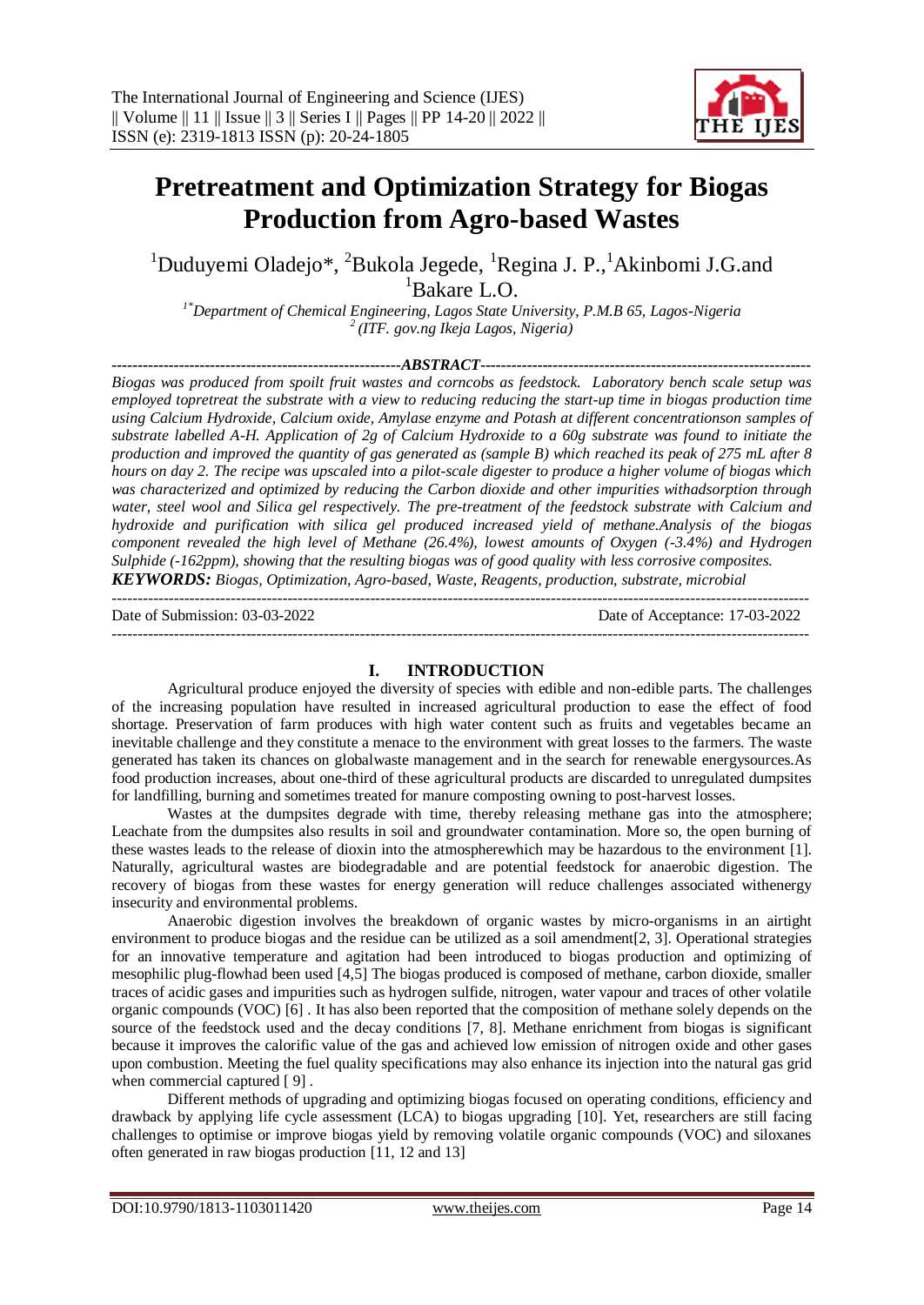To improvethe biogas yield from agricultural wastes, pre-treatment is paramount before digestion because the lag phase of the microbial growth phase is often affected by the substrate quality. The pretreatments might be chemical, biological, mechanical or thermal to enhance the growth rate and hence biogas production. This study is thereby focusing on the pre-treatment of the feedstock by using different chemical reagents to determine the highest biogas production under optimum condition and upgrading raw biogas via removal of impurities such as carbon dioxide which does not support combustionand bye-productlike Hydrogen Sulphide which maybe corrosiveto materials and the environment.

# **II. MATERIALS AND METHODS**

#### **2.1 Substrate Preparation and Characterization**

Corn cobs, vegetable and fruits peels (pineapple, watermelon and cabbage peels) were sourced from Groceries in Ayetoro market, Epe, Lagos State, Nigeria. The corn cobs were obtained from farms and market dumpsites as wastes, it was dried in an oven, crushed mechanically and pulverised to smaller particlesand screened to obtain regular grain size. 10g each of pineapple, watermelon and cabbage peels were blended with 30g of dried powdered corn cob; the mixture (Agro-based wastes) was then used as the substrate for the experimental studies. The major characteristics of the substrate used during the subsequent experiment were analysed for its composition as the basal component. A recipe of 60g of the agro-waste mixture was used as the substrate for investigating the effects of the chemical additives.

#### **2.2 Pre-treatment of Feedstock with Chemicals (Sample A-D)**

Four conical flasks 250mL labelled A to D wereeach filled with 120mL distilled water and 60g agrowaste mixture as the substrate toprepare the slurry to investigate the effects of the additives. In the experiment, the conical flasks served the purpose of an anaerobic digester with the following arrangement; Sample A was set as the control without additives, 2g of Calcium Hydroxide was added to sample B, 2g of Potash was added to Sample C and 2g of granulated Amylase was added to sample D.

The corks were drilled and the measuring cylinder was connected via capillary tubes with downward delivery arrangements. All the conical flasks were airtight using bored rubber corks to prevent the escape of biogas produced to the environment and to ensure the valid result from the experiments. A water bath filled with water had the four measuring cylinders which were also filled with waterinverted in it. Gas proceeds from the set-up were harvested by downward delivery into the inverted calibrated cylinders. The level of water in each measuring cylinder was noted and subsequent gas produced by downward displacement (Archimedes Principle) are recorded every two (2) hours for five days.

The second set of experiment E-H was conducted to study the effects of increasing the Calcium Hydroxide concentration which was most yielding by administering 1g and3g of Calcium Hydroxide, while the 3g was each used for the Calcium oxide and Amylase with the same feedstock. Volumes of gas generated in each set-up were estimated. Readings were taken every two hours for five days.The assay was repeated to obtain average values of production. A pictorial view of the set-up is shown in Plate 1: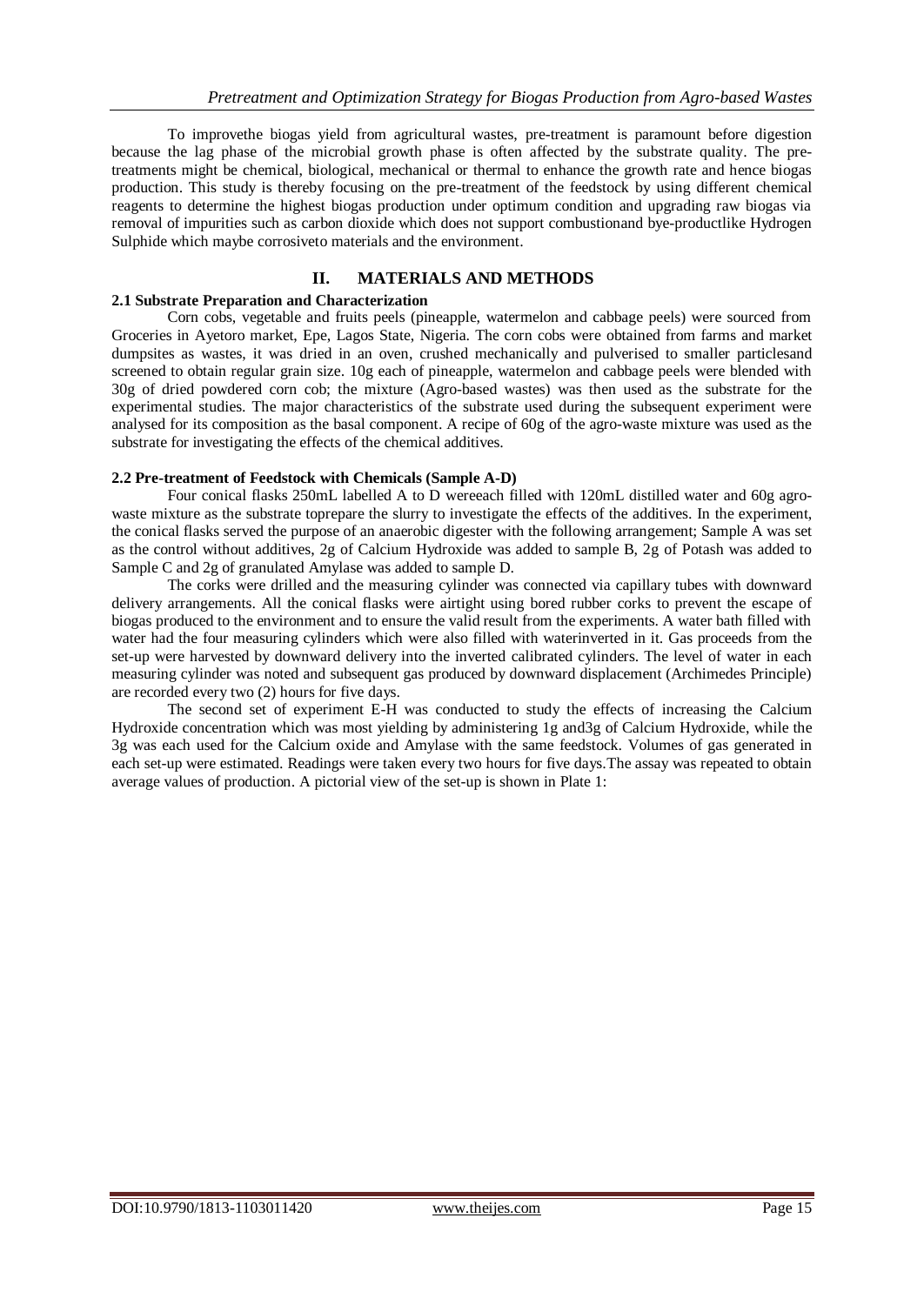

Plate (1): Laboratory bench set up for biogas production.

# **2.3 Description of Fabricated Anaerobic Digester**

The biogas digester was made from a 30 litres capacity plastic drum fitted with an airtight lid. Other component includes PVCpipes, caps, t-connectors, gas hose, funnel, automobile tube for gas storage, airflow valve and pvc gum. The digester also consists of the following parts: the inlet chamber (feed entrance), outlet chamber (removal of exhausted waste), the gas storage and the off and on valves for control and monitoring the test point. The biodigester was carefully constructed and all the holes were sealed up with PVC gum to prevent gas leakages around the bores. All the pipes were covered with PVC caps as shown in plate 2.



**Plate 2: Batch scale set up for biogas production**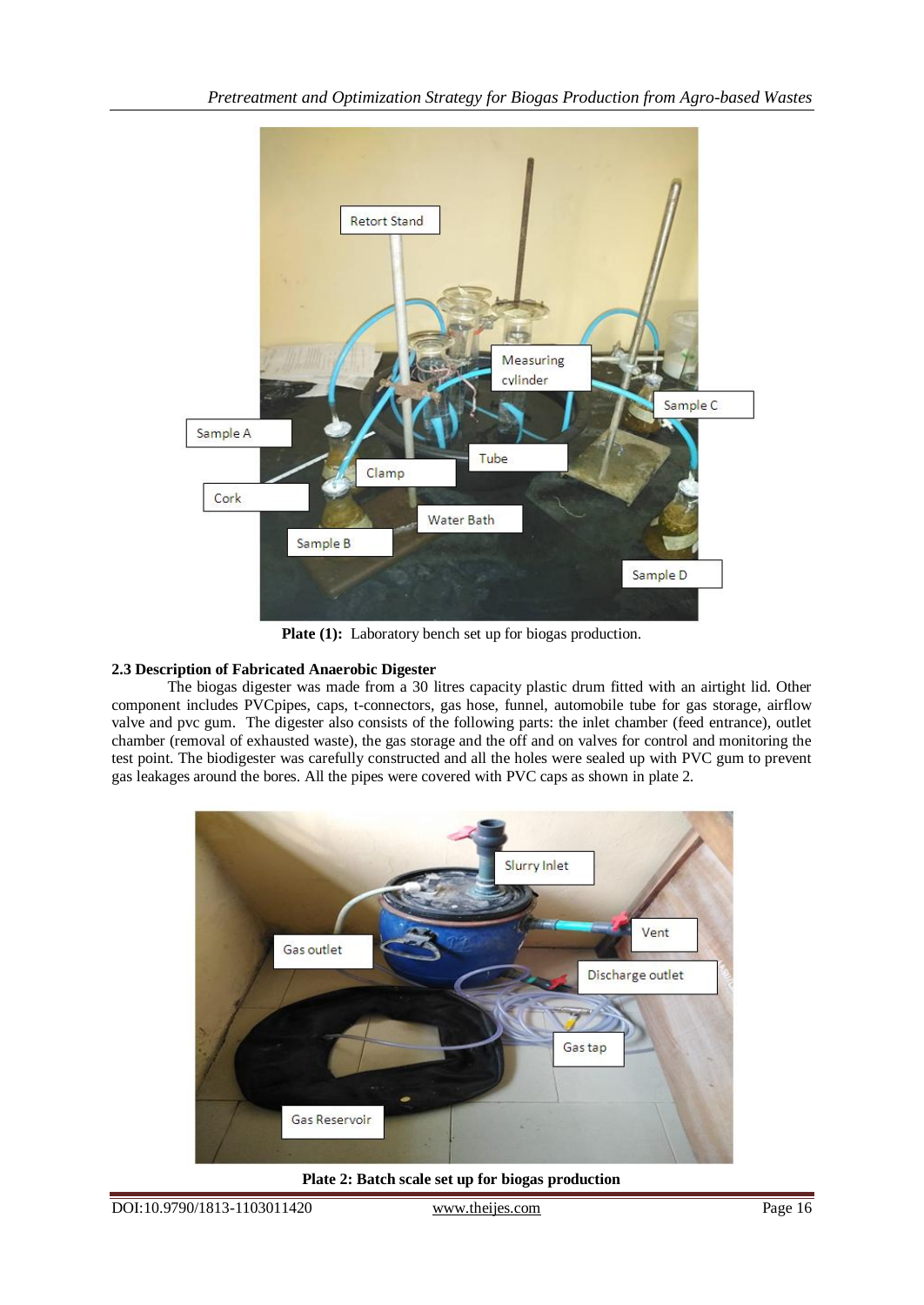#### **2.4 Procedure for the batch biogas production**

Recipe from bench scale analysis was up-scaled into the drum capacity for biogas production.120g each of pineapple peel, watermelon peel, cabbage and 360g of dried powdered corn cobs were blended in a kitchen Sonymate blender with 13.5 litres of distilled water to make the upscaled substrate in the 30 litres plastic drumwith about6.5g of calcium hydroxide added to speed up anaerobic digestion for biogas production. The biodigester was airtight to prevent leakage of gas during digestion and kept in the open to equilibrate with the environment. The biogas from the biodigester was released continuously into the storage tube for further analysis.

### **2.5 Purification of Bio-Gas Product**

About 0.05 metric cube of biogas produced after twenty-one days from corn cobs and fruit wastes in the digester was subjected to analysis for its gaseous components. The biogas product was improved by passing the gas stream through contacting media of water, silica gel and steel wool independently. The biogas quality is determined with the Sewerin gas Analyser. A pictorial view of the biogas product upgrademethod with the adsorbers/contactor set up is shown in Plate 3:



**Plate (3): of Biogas Purification Set-up**

# **III. RESULTS AND DISCUSSION**

#### **3.1 Analysis of the Substrate composition**

The major characteristics of the substrate used during the subsequent experiment were analysed for its compositionto estimate the total bio-degradable composition and it is presented in Table 1:

| Table 1: Characteristics of substrate used during the experiments |  |
|-------------------------------------------------------------------|--|
|-------------------------------------------------------------------|--|

| <b>Parameters</b>    | <b>Agro-based Waste</b> |
|----------------------|-------------------------|
| Total solids (%)     | 56.37                   |
| Volatile solids (%)  | 22.00                   |
| Moisture $(\%)$      | 43.63                   |
| Crude protein $(\%)$ | 6.13                    |
| Ether extract $(\%)$ | 2.95                    |
| Crude fibre $(\%)$   | 11.10                   |
| Protein content (%)  | 0.98                    |
| Total carbon (%)     | 12.22                   |
| C/N                  | 12.47                   |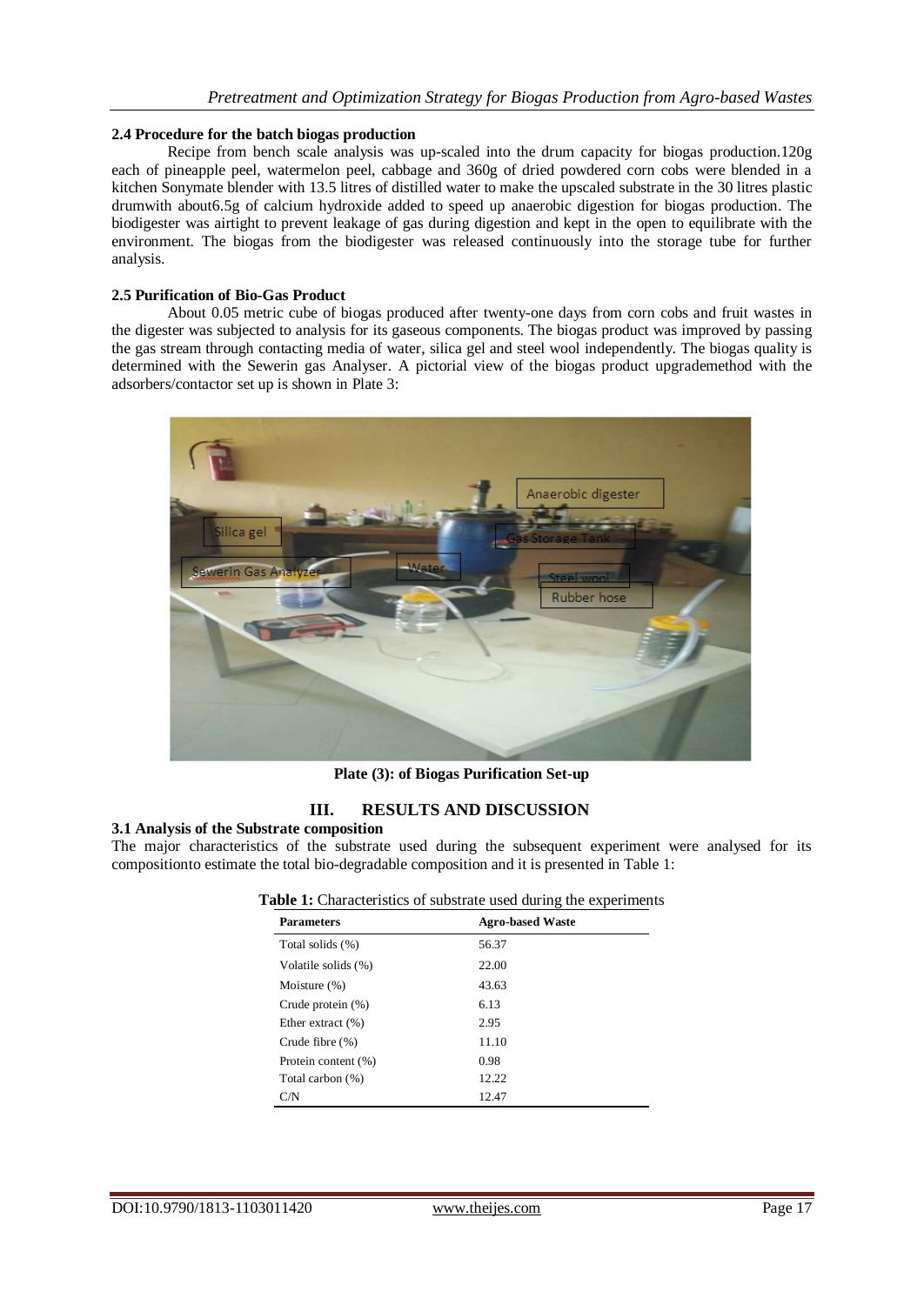#### **3.2 Evaluations of Bio-Gas Products**

Biogas produced from corn cobs and fruits wastes feedstock onbench-scale experiments wereevaluated and recorded. The effects of the chemical additives to reduce the lag phase of the microbial growth in the flasks and to initiate a quick biogas production was intended. It was observed that different trends of biogas products taken every two hours for five days period consecutively showed the effect and relevance of the respective additives considering the time taken to initiate gas productivity. The amount of gas produced and recorded for the first experiment samples A-D were in different volumes of displaced liquid which accumulated as the experiment progressed.

The control sample began producing biogas at about the 8th hour of the first day and continued to increase until it reached it peaked at 163 mL, which it maintained until the second day, then it declinedto 125 mL. Afterwards, increase in the amount of gas produced increased again as the increased. Biogas production with sample B started slowly on the first day from 80mL at 8hrs and kept increasing until it reached its highest peak of 275mL at the 8 hours of the second day. The volume of water displaced was sustained for 30hrs, implying no biogas was produced after it reached the peak of 275mL, the water inside the vessel was used up during the digestion process. Therefore, it could be acknowledged that the irregular gas evolution from the process was due to possible initial reactions between the substrate and the additives. Sample C had water displacement from 20 mL at the 18th hour of the third day to 135 mL at the 10th hour of the fourth day it reached its highest peak level of 228 mL till the fifth day. The organic acids which may result from the fermentation process could also have affected the microbial growth behaviours. The rate of biogas production observed in sample D follows the same pattern as sample A but for the delay or lag phase of the profile. The deduction from this exercise is that the volume of gas produced depend on the enrichment of the media with additives and their effect on the microbial strains.

The patterns of biogas production for group two experiment samples E-H also had a similar production pattern but with a different yield which increased as the concentrations of the Ca(OH)<sub>2</sub>additives increased from 1g to 2g to 3g dosage. The cumulative biogas volume was also evaluated to show increased biogas generated.

The production levels of the biogas werefluctuating as recorded duringthe digestion process in all the experiments. However, a similar pattern was observed in each recipe. This explains the increasing growth rate of the microbes from a start-up until asustainedvolume of about  $150 \text{ cm}^3$  after 14 days, The cumulative growth rate of the process is plotted as shown in Figure 1. The declining growth phase depicts the exhaustion of the substrate where all the nutrients have either been used up or the media was no longer supporting, leading to the death of the microorganism. This trend followed the submission that under an anaerobic condition, organic materials are converted into gases (biogas) through microbiological reactions[14, 15] .This implied that the growth phase and exponential phase of the microorganism occurred during the first three days of the experiment while the declining growth phase started on day 4 as a result of the exhaust of nutrients in the medium.



Fig 1: Signoid curve for daily gas production from corncob and fruits feedstock.

#### **3.3 Qualitative Analysis of the Generated Gas.**

Gas generated in each of the experiments did not inform whether the volume generated was purely bioalkanes as the required biogas or a mixture with other gases. Continuous production of gas from the respective set-up A-H was allowed to attainmaximum yieldsrecorded 10th hour of the third day.

Analysis of the gaseous products revealed that the set-up of B and C in experiment 1, and E and H in experiment 2 contain methane gasses while the other samples had none. Sample B had the highest percentage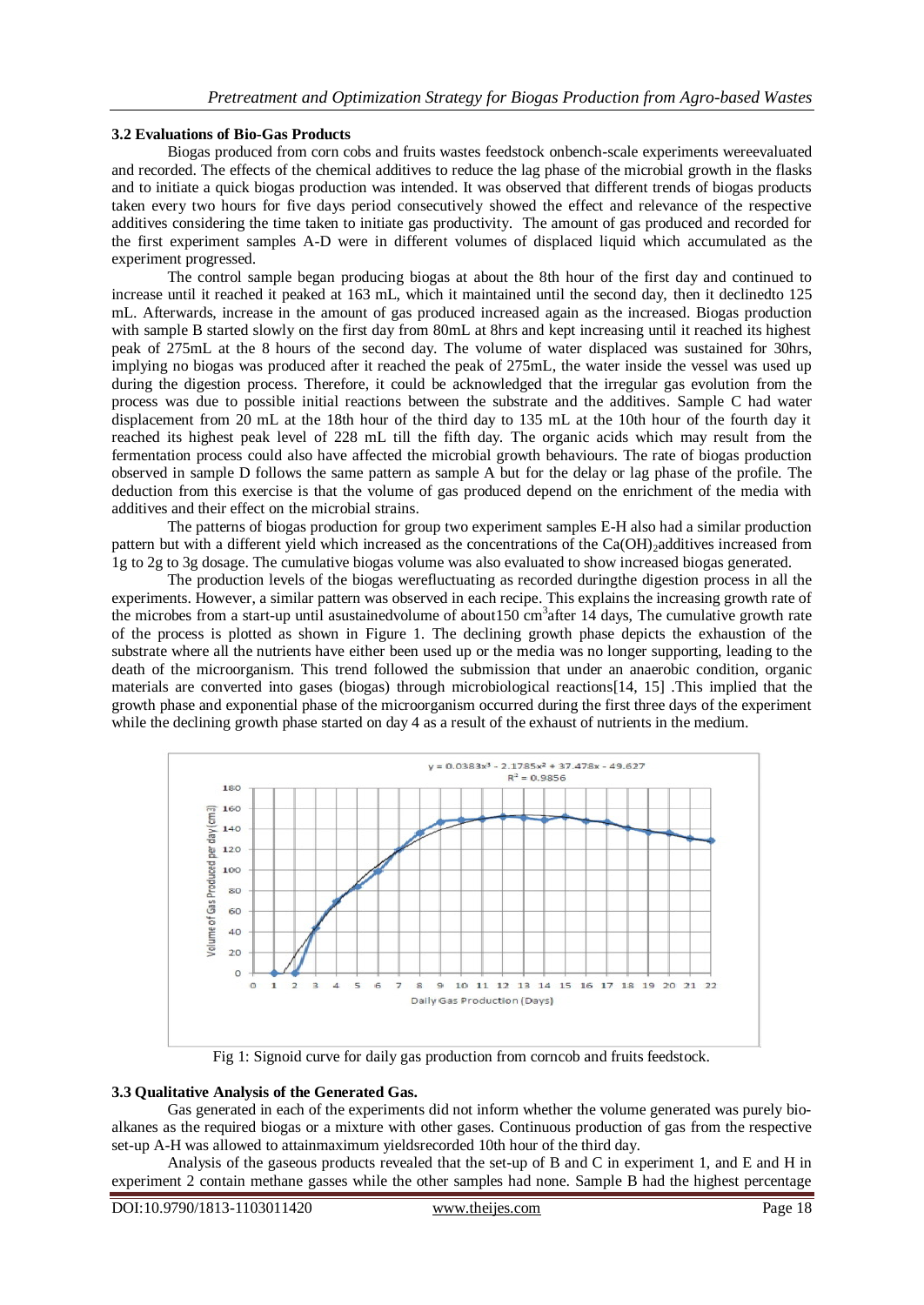composition of methane (87 %), while samples C, E and H had 75 %, 72% and 55% methane composition respectively. This implied, as the concentration of  $Ca(OH)$  is increased more gas was enhanced even at a reduced lag phase in the order  $1g < 2g < 3g$  of Ca(OH)<sub>2</sub> hence making sample B the most preferred as presented in Table 2:

|              | <b>Methane</b><br>(%)    | Carbon-dioxide<br>(%) | Oxygen<br>(%) | <b>Hydrogen Sulphide</b><br>(ppm) |
|--------------|--------------------------|-----------------------|---------------|-----------------------------------|
| Experiment 1 |                          |                       |               |                                   |
| Sample A     | $\qquad \qquad -$        |                       |               |                                   |
| Sample B     | 87                       | 6                     | 7             | $-224$                            |
| Sample C     | 75                       | 22                    | 3             | $-84$                             |
| Sample D     | $\overline{\phantom{m}}$ |                       |               |                                   |
| Experiment 2 |                          |                       |               |                                   |
| Sample E     | 75                       | 23                    | 2             | $-82$                             |
| Sample F     | 75                       | 22                    | 3             | $-224$                            |
| Sample G     | $\overline{\phantom{a}}$ |                       |               |                                   |
| Sample H     | 55                       | 12                    | 3             | $-224$                            |
|              |                          |                       |               |                                   |

**Table 2: Composition analysis of gases produced during the**

Where A: control, B: 2g Ca(OH)<sub>2</sub>, C: 2g Potash, D: 2g AmylaseE: 3g Ca(OH)<sub>2</sub>, F:3g CaO, G: 3g Amylase, H:1g  $Ca(OH)<sub>2</sub>$ .

The controlled set-up 'A' without any additives experienced a delay in gas production until five daysafter. It was an indication of an extended lag phase during which adaptation of the microbes and subsequent growth took a longer time. Introduction of granulated Amylase enzyme into the media was to enhances the digestion of the carbohydrate in the substrate and prompt conversion of product to gas by the microbes. However, its application was not helpful even when the quantity was increased to 3g. presumably due to inhibition or competition for substrate, or out right digestion of the available carbohydrate which could make the media unsuitable for the microbes to thrive and produce gaseous products from the substrate.

The concept of removing impurities and other undesired gases associated with biogas products was advanced by passing the gas stream through selected adsorbers described in plate 3. The gas analysisrecorded the respective compositions of the gas streams after due contact through the steel wool, Water and silica gel to know the extent of improvement on the biogas quality that was produced from the pilot-scale chamber demonstrated in plate 3. The results from the product analysis as presented in Table 3:

| Table 3: Effect of Adsorbers on the biogas qualities |                   |                   |         |                   |  |  |
|------------------------------------------------------|-------------------|-------------------|---------|-------------------|--|--|
| S/n                                                  | <b>Raw Biogas</b> | <b>Steel Wool</b> | Water   | <b>Silica Gel</b> |  |  |
| methane $(CH_4)$                                     | 30                | 3.1               | 18.7    | 26.4              |  |  |
| Carbon dioxide                                       | 28                | 3.0               | 26.0    | 24.0              |  |  |
| Oxygen                                               | 8.6               | 7.9               | $-2.0$  | $-3.4$            |  |  |
| Hydrogen Sulphide (ppm)                              | $-224$            | $-118$            | $-1.59$ | $-162$            |  |  |

The results of the gas analyser gave the level of purity associated with the respective adsorbers. From the result in Table 3, Silica Gel proved to be the best reagent as its purified biogas had the highest amount of Methane (26.4%) and the least amounts of Oxygen (-3.4%) and Hydrogen Sulphide (-162ppm) which signifies high purity of the produced biogas. Another part of the gaseous composition which could not be measured in this case is Nitrogen.

Steel wool had a devastating effect on the methane gas obtained from the contactor device. The value of methane recorded was the least but the Hydrogen Sulphide was higher thus suggesting possible reactions or conversion of the initial composition into another gas product using the steel wool not accounted for. Higher methane was however recorded with silica gel followed by the water contactor. Silica gel proved to have removed a higher quantity of Carbon dioxide which is desired as it does not support combustion. Therefore, biogas purified by passing the stream through Silica gel has a higher methane value. The level of purity may however depend on the mode of contact and the contact time.